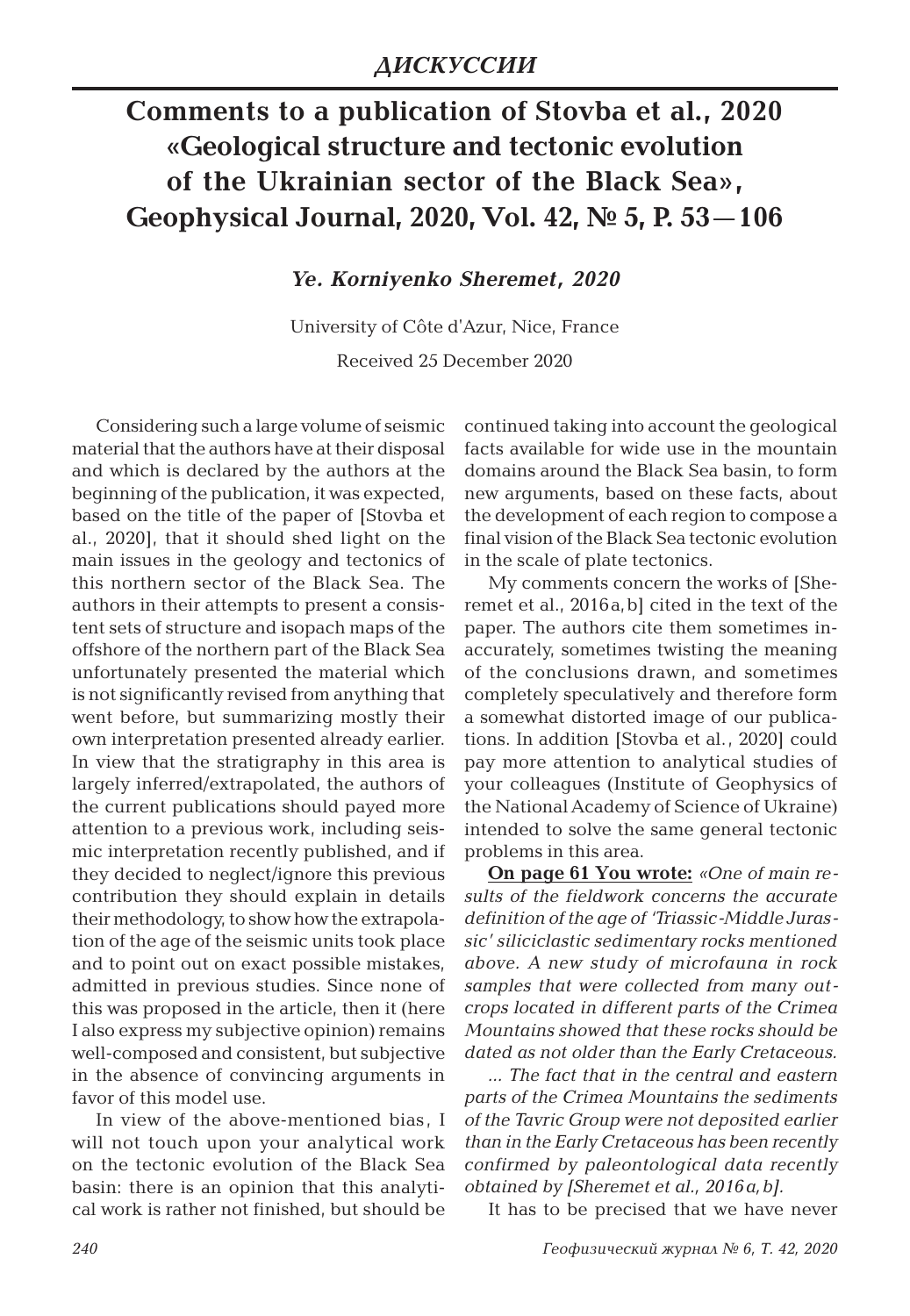«proved» that Tavric Group has a Cretaceous age. We indeed concluded that there are two flysh-like units, we cite: «the oldest unit is of Late Triassic-Middle Jurassic age and the other is of Early Cretaceous age» [Sheremet et al., 2016a]. In the mentioned paper we presented a structural map, where by a dashed zigzag line we marked the approximate location and type of contact (stratigraphic) between these flysch units of different ages. A zigzag line means that both flysches are deformed into folds. I would also draw your attention to an article that went unnoticed by you, but which is important for understanding the relationship between flysch of different ages in the southern part of the Crimean Mountains [Oszczypko et al., 2017]. This work also supports the stratigraphic contact between two flyshes and, according to the cross-section constructed using data of new foraminifers dating of flysch rocks, both flysches are folded and deformed [Oszczypko et al., 2017].

Therefore, I address you to read more attentively the Discussion and the Conclusion section of [Sheremet et al., 2016a] where, in general terms, it is explained why we, like many other researchers, cannot accept your position about the ~ Albian age of flysch everywhere in the Crimea Mountains, that is, to accept the model of the geological and tectonic settings presented on the map published by SPK-Geoservise team in 2013.

**On page 85 You wrote:** *«The offshore zone, ... along the Crimea Peninsula and comprises the MCCF and Sorokin Trough, is characterised by severe deformations of the sedimentary cover.*

*... The absence of deep wells, except those drilled on the Subbotina structure ..., aggravates the correlation and stratification of seismic horizons. That is why the tectonic units mapped by previous regional seismic studies [Yanshin et al., 1977; Terekhov, 1979; Finetty et al., 1988; Terekhov, Shimkus, 1989; Meisner, Tugolesov, 2003; Sydorenko et al., 2016; Sheremet et al., 2016b] are not the same as those determined in the present study, which is more comprehensive and why tectonic reconstructions in this area are still very rough».* With this I have the following comments:

The authors, which you have cited here, tried to interpolate the age of seismic horizons based on the same Subbotina well, which you also refer to. Unfortunately, not each publication devoted to the interpretation of seismic profiles in the Sorokin Trough gives a thorough analysis of how the ages of seismic units were defined in order to convince the reader in the correctness of their age determinations. Meanwhile, the work of [Sheremet et al., 2016b] provides a fairly reasonable interpolation of the age of these horizons in Sorokin Trough. Additionally, [Sheremet et al., 2016b], pointed out where the possible mistake of the age definition of the seismic units occurred previously, including the publications with your authorship.

The Fig. 8 (from [Sheremet et al., 2016b]) is exactly that fragment of the seismic line (SL7, see Fig. 2 from [Sheremet et al., 2016b] for the location) that is close to the Subbotin structure. Therefore, it allows interpolation (projection on this SL7) of the age of the seismic horizons in the Sorokin Trough from the seismic profile published in [Stovba et al., 2009], containing the Subbotina well, because of the intersection between them (between the SL7 from [Sheremet et al., 2016b] and the seismic profile from [Stovba et al., 2009]. Also, to note that for the seismic interpretation we used the seismic lines of Western Geophysical (1994), which, as you noticed, are of good quality.

Here we extract the fragment of the text from [Sheremet et al., 2016b], p. 95, section 5.2 «Paleocene-lower Eocene shortening», where we pointed out why in the previous studies the thickness of the younger units is overestimated: *«... Our seismic stratigraphy is correlated with the Subbotina-403 well located within the continuation of the Sorokin Trough. In the well, the Maikopian is ~2000 m thick (~1.9 stwt) up to a depth of 2700 m (~2.7 stwt) (Fig. 3). Following the Maikopian unit from the well [Stovba et al., 2009; Gozhik et al., 2010, Vakarchuk et al., 2016] utilizing the SL 7 (seismic line 7) (Figs. 2, 7, 8c), it is only 0.1 to 0.3 stwt thick and its base reaches a maximum depth of ~5 stwt in the distal part of the Sorokin trough (Figs. 4 and 5). The sediments in the Sorokin Trough,*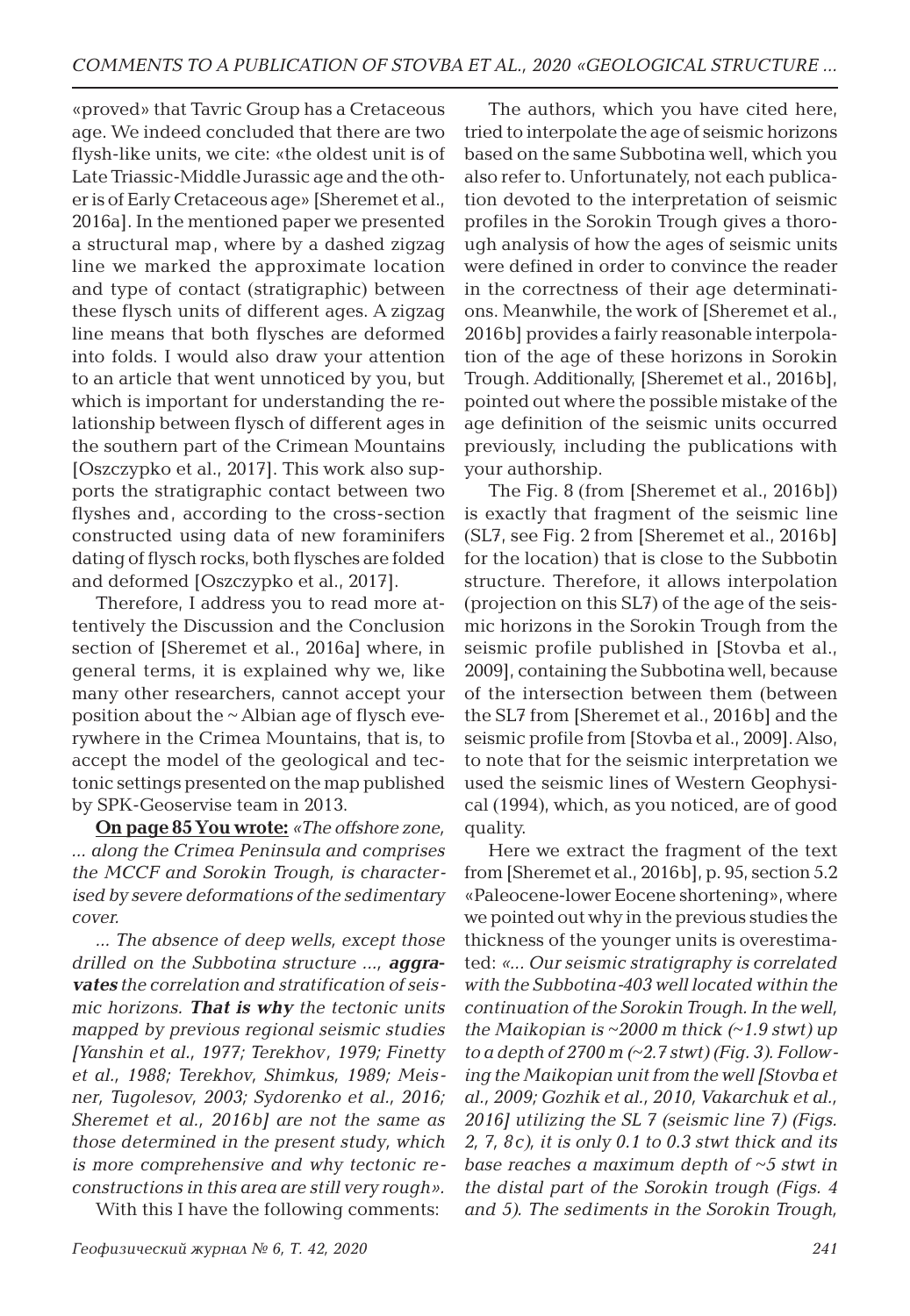*interpreted by [Nikishin et al., 2015a,b] as Maikopian, reach a 6 stwt depth implying the overestimation of its thickness compared to the well data. Interpreted Maikopian unit in the Sorokin Trough, according to [Nikishin et al., 2015a,b,c], includes a significant part of Paleocene and Eocene deposits. The age of the flexural deformation is therefore older than suggested».*

We also, provide here the fragment of the paper where we point out to a relevance of our results identifying the Paleocene horizon in the Sorokin trough (p. 88 from [Sheremet et al., 2016b]): *«... We therefore suggest the Paleocene age for the Unit UG. This interpretation found the support in the isobaths map of Paleocene distribution in the Sorokin Trough [Tari et al., 2011]. On this map the top of the Paleocene structures are at depth ~4000—4300 m that approximately corresponds to*  $~4 - 4,3$ *stwt, taking into account the mean velocity of seismic waves in the sediments*  $(2000 \text{ m} \cdot \text{s}^{-1})$ *».* 

On p. 97 of [Sheremet et al., 2016b] we also noted that *«The stratigraphy we constrained does not contradict with the one, recently published for the entire Black Sea [Nikishin et al., 2015a,b,c] and two models fit since the Miocene».*

Taking aforementioned into account, the stratigraphy you established for the Sorokin Trough in your paper, could be questioned, until you present a thorough and argumentative explanation of the accuracy of determining the age of seismic units and horizons in the off-shore the Crimean Mountains.

The same comment applies to p. 87 [Stovba et al., 2020], where you wrote that *«Previous seismic studies have overestimated the thickness of the Paleocene —Eocene [Sheremet et al., 2016b] and/or Oligocene—Lower Miocene [Kazancev, 1982; Tugolesov et al., 1985; Finetty et al., 1988; Afanasenkov et al., 2007; Nikishin et al., 2015a,b; Sydorenko et al., 2016] sequences in the Sorokin Trough».* To our opinion, you should have presented the strong arguments why and where those studies were mistaken.

**On page 86 You wrote:** *«In addition, Sheremet et al. [2016b] did not note any evidence of a Cretaceous extensional regime in the Sorokin Trough and surrounding tectonic*  *units, although they agree that Cretaceous rifting is the main mechanism of the formation of the EBSB and WBSB. However, evidence of Cretaceous rift processes has been widely recognised in the Crimea Mountains and Kerch Peninsula [Robinson, Kerusov, 1997; Nikishin et al., 2001, 2017; Hippolyte et al., 2018; Stovba et al., 2013, 2017a,b] and to the south of the Crimea shore line within the MCCF, Sorokin Trough, Tetyaev High and Shatskiy High [Stovba, Khriachtchevskaia, 2011; Stovba et al., 2013, 2017a,b]. Sydorenko et al. [2016] also suggested that like the whole Black Sea region the Sorokin Trough was probably affected by the Cretaceous and/or older rift processes».*

In this place, you clearly pulled words out of context and twisted the meaning of the conclusions inside out, forming a totally unreasonable, wrong impression about the results of the study done by [Sheremet et al., 2016b]. To dispel the myth that [Sheremet et al., 2016b] have doubts about rifting in the Cretaceous, I will give here the full context from the paper [Sheremet et al., 2016b]: *«The NE-SW trending normal faults observed in this study occurred in the acoustic basement, only beneath and slightly in front of the tectonic wedge. Moreover, their offset is limited (<0.3 stwt) compared to major normal faults (>1.5 stwt) in the Eastern BS basin [Nikishin et al., 2015a,b] related to Cretaceous BS opening ...».* As you can see, we did not deny the Cretaceous extension, but talking about the local normal faults beneath the Cenozoic sediments in the Sorokin Trough.

*... «We interpret them as those related to an extensional deformation initiated in the peripheral bulge [Tavani et al., 2015], resulting from the flexuring of the foreland basin below the tectonic wedge ..., the normal faults identified in this study should be in connection with subsequent compressional stage that postdates the opening of the Eastern BS, which occurred mostly during the Cretaceous, as in the Western BS [Görür, 1988;Okay et al., 1994, Nikishin et al., 2003, 2015a,b; Stephenson, Schellart, 2010; Sosson et al., 2016]. The Cretaceous extension offshore is clearly visible but at the boundaries of the Eastern BS [Nikishin et al., 2015a,b,c]».*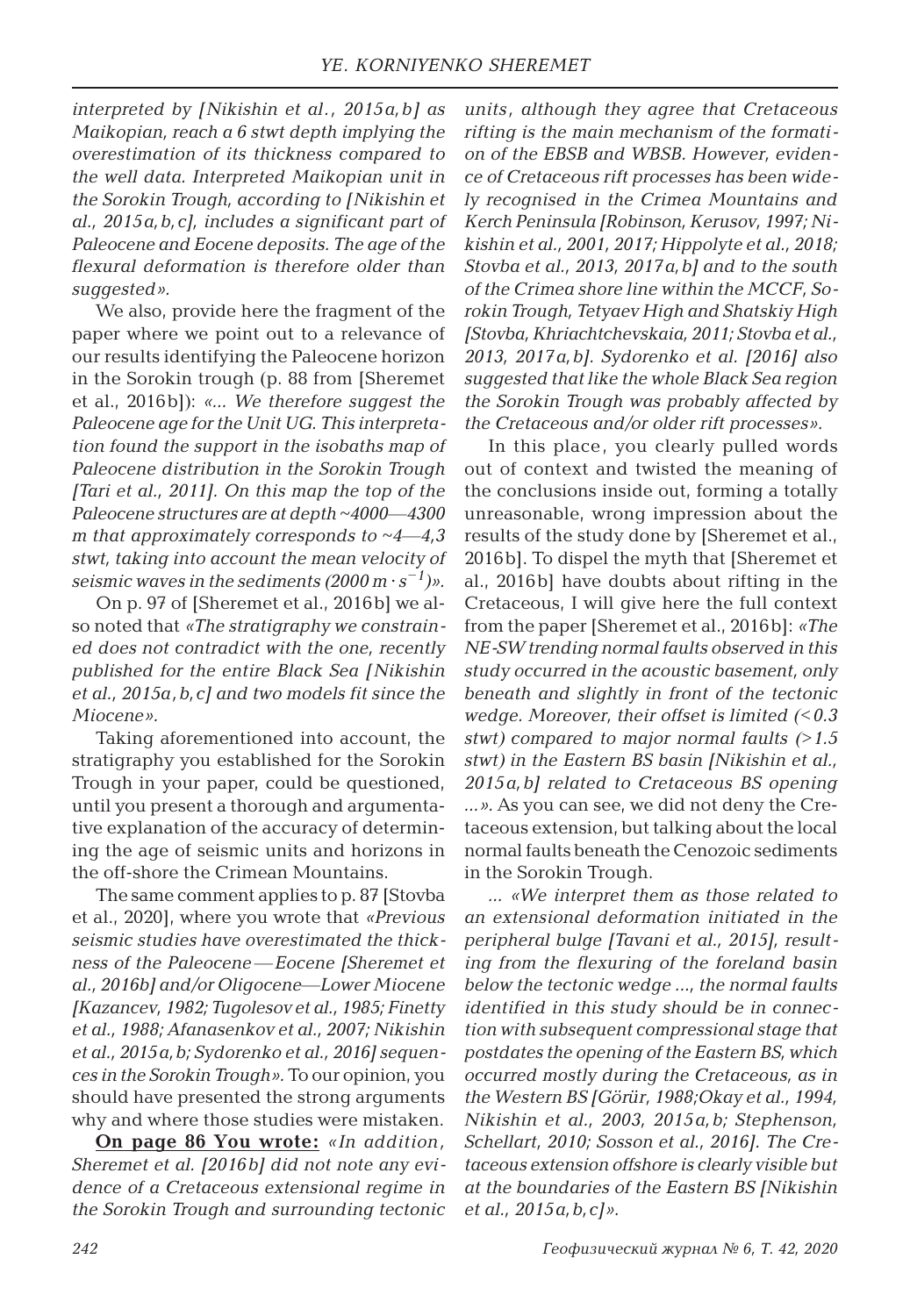Thus*,* we would ask you to be more scrupulous when citing our publications.

**On page 88 You wrote:** *«Sheremet et al. [2016b] interpreted some local folds as mud diapirs formed on inherited compressional structures on the southern flank of the Sorokin Trough and even above the Tetyaev High. Meanwhile, other studies showed that the most — if not all — folds are asymmetric and structurally complicated by reverse faults. The folds originated and evolved mainly in response to Cenozoic shortening of the Sorokin Trough and simultaneous ductile and brittle deformations in its sedimentary cover without any significant influence of mud diapirism [Terekhov, 1988; Terekhov, Shimkus, 1989; Ismagilov et al., 2002].*

Again, I don't know, where those interpretations are coming from? Our study presented in [Sheremet et al., 2016b] is devoted to analysis of seismic lines in the Sorokin Trough. Because the mud volcano soccurred in the Sorokin Trough, they were touched mainly regarding the timing of triggering their activity. Only three phrases regarding mud volcanoes are written in this our paper, including two of them on p. 93 of [Sheremet et al., 2016b]. Nothing was said that we interpret some local folds as mud volcanism, more than this, we clearly stay on the opinion that mud volcanoes use thrust faults as conduits. Means that in view of their late appearance they cannot be a reason, but they are the consequence of the compressional deformations. But we assume that such a citation of our publications by [Stovba et al., 2020], will refer to the inattention of the authors, rather than to their inability to understand the material of our paper.

**On page 88 You wrote:** *«Sheremet et al. [2016b], however, on the basis of field based observations in Crimea, speculated that decollement levels lay within the Paleocene, Upper Triassic—Lower Jurassic (Tavric flysch) and Lower Cretaceous successions.* «Speculated» in general means to build a theory/argument without the evidence/facts.

I would also to remind you, that what is saying about the decollement level in [Sheremet et al., 2016b] is a generalization/summary of

a field observation from [Sheremet, 2016], and a summary of the results of seismic interpretation from [Sheremet et al., 2016b]. Following this, the deformations related to these decollement levels (in the Cretaceous and Triassic-Jurassic flysh-like deposits) are shown on photos: so, there are no speculation about them. Regarding the decollement within the Paleocene deposits, this argument was built regarding the age of seismic units defined/interpolated according to Subbotina well (how it was done was explained above). So, according to this detailed work, this argument is not a speculation.

So, if in [Stovba et al., 2020] you did not explain where [Sheremet et al., 2016b] were wrong and how you defined the age of seismic units within the Sorokin Trough, then, if you pointed out to some speculations, then leave it to a reader to decide where they are. We urge Stovba and co-authors [2020] to be more correct by citing our publications and to provide well-grounded arguments if you want the scientific community consider the tectonic structure and development of the northern Black Sea sector based on your model.

In regards to the rift *formation «and characteristics of the lithosphere within the northern deep-water Black Sea, which suggests considerable crustal thinning», on p.* 93 You wrote: *«Stovba and Stephenson [2019] suggested that this inconsistency can be explained by the imprint of one or more significant extensional tectonic phases affecting the Black Sea lithosphere prior to the Cretaceous and an influence of plate tectonics as far back as the Late Palaeozoic. Other previous studies and geodynamic models also considered impacts of active tectonic processes caused by pre-Cretaceous plate tectonics on the evolution of the Black Sea. Indeed, Zonenshain and Le Pichon [1986] suggested that the opening of the Black Sea basin occurred in the Jurassic. Some evidence of extensional deformation that could have occurred within the Andrusov Ridge long before the end of the Cretaceous were described by Finetty et al. [1988]».*

Because Stovba and Stephenson [2019] is an abstract to which you refer as a source of this ideas presented at the workshop in Batumi